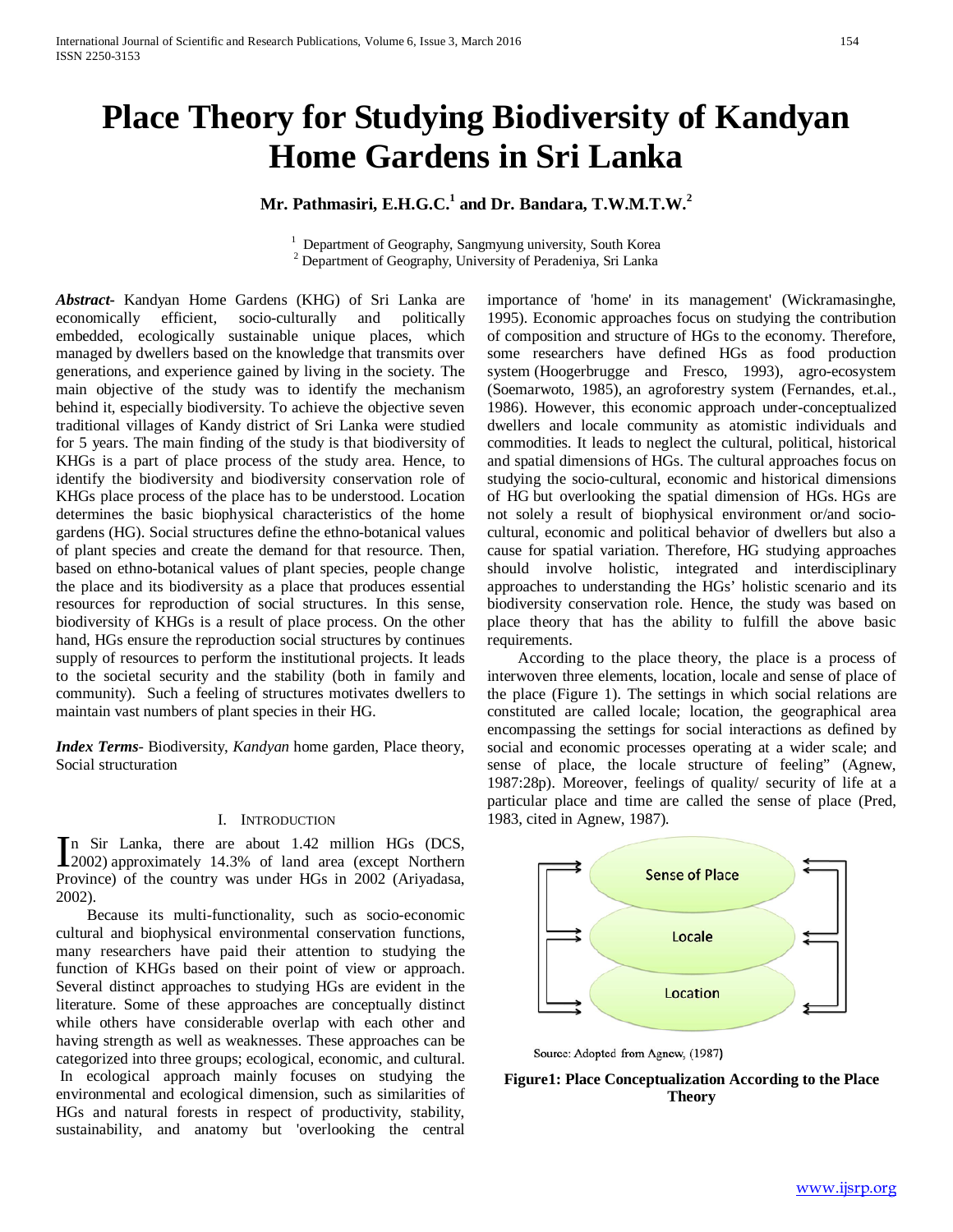#### II. METHODOLOGY

 In the study, data and information gathered to explain the interconnectivity of KHGs and its biodiversity to the place process of traditional seven villages of Patadumbara Divisional Secretariat Devotion (DSD), Kandy District of Sri Lanka. Those villages are *Millanga, Moonamalaya, Bogahakumbura, Aluthgama, Doragamuwa, Udurawana* and *Yatawara*. Data and information related to biophysical characteristics, demographic, socio-economic, cultural, and political characteristics, and HGs' biodiversity, structure, function and sense of HGs was gathered from secondary sources as well as primary sources. Sample household's survey method was used as the main primary data collecting method and 244 households (10 percent of total households in the study area) were used as the sample. In addition to that, 42 key informants' interviews and seven community discussions were done for collecting primary data. The research was done from 2008 to 2012.

# III. RESULTS AND DISCUSSION

#### **A. Location Aspect of the Study Area:**

Geographically, the village mosaic is located at latitudes  $7<sup>0</sup>$ 20' 44.50" -  $7^{\circ}$  22' 42.83" N and Longitudes  $80^{\circ}$  37' 49.62" -  $80^{\circ}$ 40' 26.00" E. The general climatic backdrop of the island is directly affecting to the climatic condition of the area. Climatologically the study area is located in the intermediate climate zone of the country. Average annual rainfall is about 1804 mm and rainfall variation is about 202mm. During the south-west monsoonal period, the area experiences relatively dry climatic condition as the dry zone of the country. During the period, the area receives 33% of the total annual rainfall. During the October to November period, the area experiences heavy rainfall (30% of total annual rainfall). Mean annual temperature is about  $25.1C<sup>0</sup>$  and average relative humidity varies from 75% during the day to 88% in the night.

 Geomorphologically, the area is located in the highland complex and the area is made up of Precambrian crystalline rocks (Dahanayake, et.al., 1985). Altitude of the study area varies from 400-500 meters from the mean sea level. Most part of the area has 0-10 degree slopes. Yatawara permanent stream and Badaganalla and Palletalavinna seasonal streams are located in the area.

 Most predominant soil types of the area, reddish brown latosolic soil or immature brown loams is a result of climatic, lithologic and terrain conditions of the area. Alluvial soils occurs the lower courses of the streams. Thus, the area has been classified into mid country intermediate and mid country wet zones in the agro-ecological region map (MoFE, 1999), into wet and intermediate zones of bio-region map (MoFE, 1999), and into northern wet lands of floristic region map (MoFE, 1999) of Sri Lanka. There for on the one hand, biological diversity and structure of HGs are results of natural processes. It can be identified through the germination type of HG's plant species and the layered structure of home gardens. In the study, 345 plant species were identified and 58% plant species are completely naturally germinated. Some About 30% of plant species were recorded as naturally germinated or intentionally planted category. Therefore, it is clear that natural processes contributed to germinate more than 80% of plant species in home gardens. Four layers can be many of KHGs of the area. Out of total plant species, 17% species make the uppermost layer (10 meter-25 meter), 31% species make the second canopy layer (2 meter-10 meter), the next layer (0.5 meter-2 meter) consists of 19% species and the rest of species make the ground layer of KHGs. This structure reveals that location characteristics of the area force the HGs to grow like natural forests. However, on the other hand, social structuration process leads to modify the natural landscape.

# **B. Locale Aspect of the Study Area**

 The locale is the social structuration process of the place. The enduring and relatively stable patterns of social relations which followed by individuals is called social structures. "Social structures are both constituted by human practice and, concurrently, the medium for this constitution. … By means of lifelong socialization, and though the limits set by the physical environment, people draw upon social structures. But while they do this they are also reconstituting that structure" because 'people are to a certain extent capable and knowing agent; they are not cultural dopes' (Giddens, 1979, cited in Agnew, 1987:30p). Social structures and individual practices, such as HG practice, cannot be conceived apart from one another. This argument was provided by Giddens with a mediating concept (Figure, 2), which integrating individual practices with the institutions, larger systems, and structures which we are a part. Social structures regulate social practices (including resource utilization and management practices) of the members of the society, providing guidelines within the cultural norms for accomplishing the goals defined by cultural values. Social systems refer to the pattern of relations in grouping small-scale places into macro order (Giddens, 2000). The organizational systems, which function to satisfy basic social needs by providing an ordered framework linking the individual to larger social structures, are called social institutions.



**Source: Adopted form Agnew (1987: 30p)** *Figure 2: The mediating concept proposed by Giddens to relate social structure and agency*

 Rules and resources are most important elements of any social structure. Structural rules define and arrange the way of achieving goals of life. These rules define how a practice has to be done, appropriate forms of performing the social action, resource allocation among activities and members of the society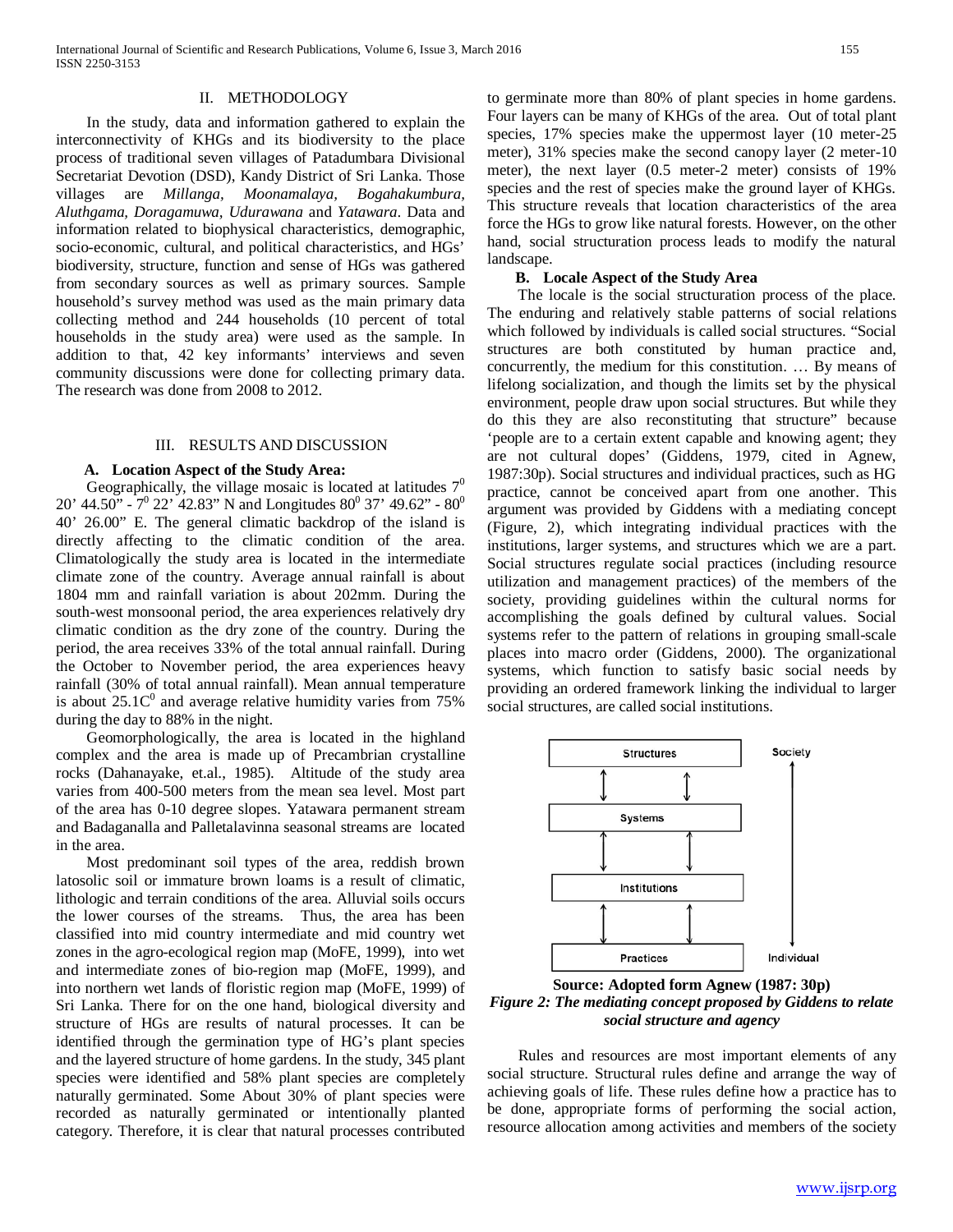and the authority of resources. In this sense, ethno-botanical values of HG plant species is a product of social structuration process. On the other hand, without appropriate resources, some institutional projects cannot be performed as socially accepted way.

 Due to the social structuration process, socio-structural reproduction, transformation, and diffusion occur. When considering the last 1000 years, structural diversity of the study area has been increased as shown Figure 3.



 There are many social structures reproduced or eradicated by the local community of the area. Any social structure cannot be reproduced apart from other social structures that constituted to the place; they are interconnected. However, for easy understanding most of them can be categorized into Political social structures (such as monarchical, colonial, left center and right centre), religious structures (such as Buddhist, Hindu, and folk religious), economic structures (such as subsistence and market), and medicinal structures (such as traditional Sinhala, *Aurvedic*, and western medicine). All these structures force to social institutions to do the institutional projects that ensure the structural reproduction. These projects can be categorized as resource utilizing, resource producing and innovating, resource conservation, and educating, etc.

 Buddhism is the predominant religious structure that reproducing by the study community. About 99% of the population is Buddhist. Each village has a temple which conducts daily worships, full moon day worship, *Bodhi Puja* (the veneration of the *Bodhi* Tree), *Priith* chanting (chanting of the words of load Buddha), funeral ceremony, arms giving ceremony, *Katina Puja* (specific ritual conduct during the rainy season) etc. with the participation of local community. The structural rules force to the community to avoid killing animals and maintain the inhabitable environment. Hindu religious structure also has been spread over the study area under the rules of *Nayakkar* –Hindu kings and noblemen of Kandyan Kingdom. Worshiping and offering to gods (such as *Pathtini*, *Kataragam*), planets and demon are remnants of Hindu religious practices of the area. Each village has one or two folk religious institutions that conduct Bali and *Dehi Kapeema* (worshiping the deities of the planet), *Tovil, Huniyan* (devil dancing - ritualistic healing ceremony to drive away the demons), *Bahirawa Puja* (a ritual held for worshiping the ghosts who are haunts or have taken their abode in a place), etc. Further, *Adukku Mangallaya* and *Aluth Sahal Mangallaya* held for offering the first portion of the agricultural production to the load Buddha and the sun. Plant products are very essentials to perform these kinds of projects. In the sample KHGs, 54 plant species (15.7%) ensure the reproduction of mentioned cultural structures. Religious structures affect to the horizontal structure of the sample KHGs too. Flowerbed, the zone adjoined to the front and side cleared yards of the home is an example.

 In the Patadumbara DSD, 35 traditional Sinhala medicinal institutes conduct institutional projects to reproduce the traditional medicinal structure. These institutes provide services related to general medicine, osteopathy and for treatments for snake venoms. Apart from medicinal drugs provided by the institute, community who get the service also has to maintain some kind of supportive medicinal plant products for solve the health problems. Hence, all KHGs consist of traditional medicinal herbals. There are 45 plant species maintaining for performing the domestic remedies and traditional medicinal practices. In some KHGs, there is a spatial zone called Au*sada Uyana* where herbal plants are growing. In addition to the treatments, these institutions organize some projects such as *Hisatelgama* (hair oil applying ceremony). However, day-by-day western medicinal structure is been popularized among the study community.

 The study area had governed under the rules of kings before the colonial era of the country. Many parts of the area such as Mahagama, Paranagama, and Aluthgama had been considered as royal garden villages. Under the Kandyan caste system, the service of the villagers was supplying HG products to the palace, to the houses of noblemen, and to temples and *Devalas* (Lawrie, 1898). During the colonial period, 69% of the land in the area was grabbed under crown land encroachment ordinance in 1840 (Pathmasiri, 2014). Moreover, the colonial administration introduced the cocoa, coffee, and rubber plantation to the area and neglected the subsistence economic activity of the community (Sanderathne, 2000). In addition to that, the market economic structure was spread over the study area under plantation economy. After the struck of leaf blight, *Hemilia vastatrix* many coffee lands were abandoned (Sanderathne, 2000). When it was 1948, many of abandoned lands were encroached and had been converted to KHGs by the inhabitant of the area. Some coffee and cocoa trees of the study HGs are remnants of the former plantation.

 After the independence, the political structure of the country was converted to a dualistic structure; center-Left or center-Right. When the political ideology of the governing political party is in the Right, economy of the country was more opened to economic liberalization, free trade, lesser controls than the political ideology in the center-Left. To win the franchise of the community, the government had conducted many projects that affected to the HG biodiversity, structure, etc. *Swarnabhumi* proofs granting project is one of them. Under this program, many landless families had an opportunity to convert the abandoned coffee, cocoa lands into KHGs. In the Patadumbara Divisional Secretariat area, 1355 new KHGs (about 1114 acres) were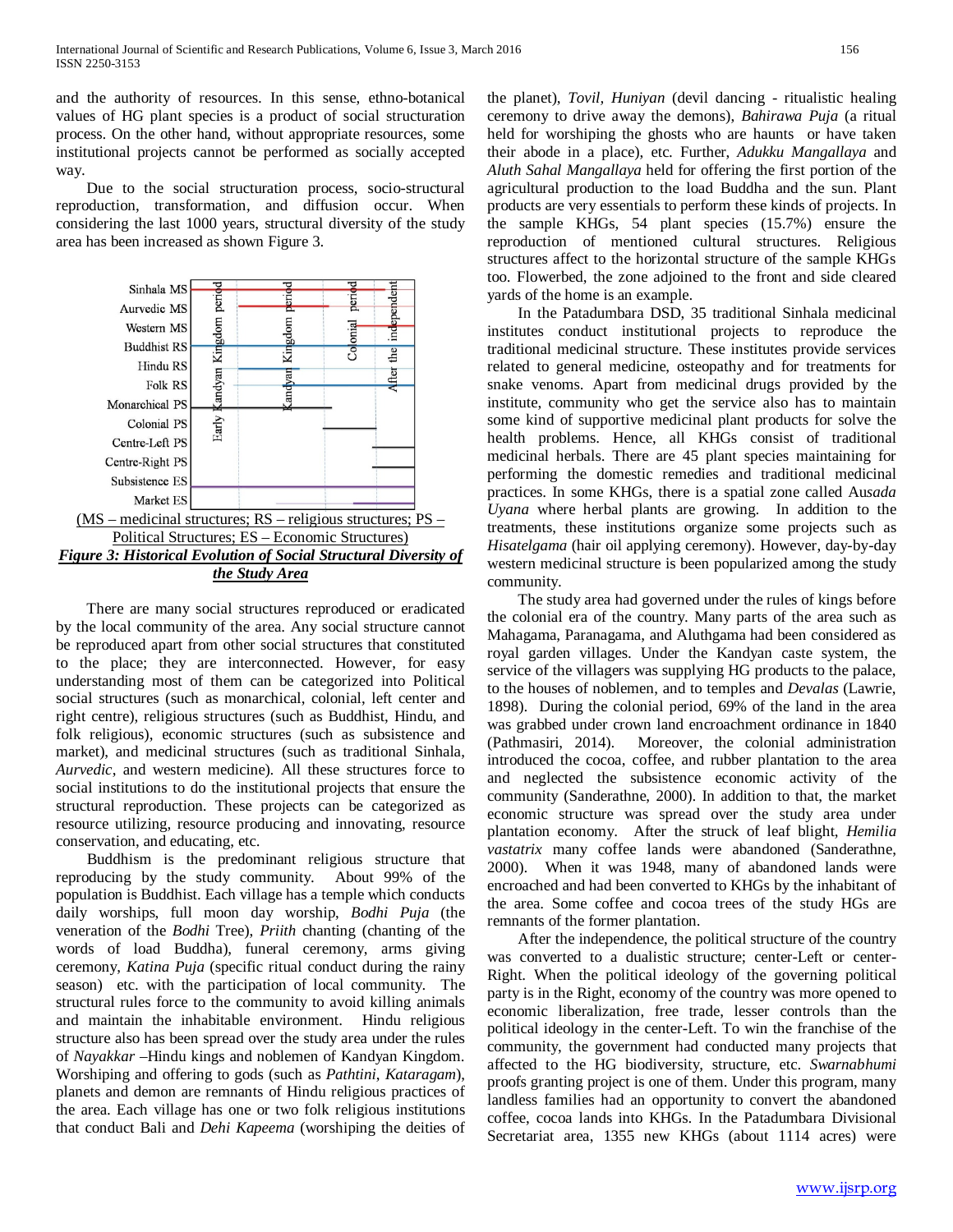established under this program during 1980 to 2010. Grow more food campaign launched during 1953-1956 period, Let Us Cultivate and Uplift the Nation program launched during the 2010-2011, and Livelihood Development program launched from 2011 are some of projects conducted by the government to encourage the reproduction of subsistence economic structure (but some in some areas these programs had encouraged the reproduction of market economic structures too). Under these programs planting materials, fertilizer, equipment as well as agricultural training had been given to the study community. For example, under the livelihood development program, ten perennial crop varieties (coconut – *Cocos nusifera*, lemon – *Citrus medeia*, pomegranate – *Punica granatum*, avocado – *Persea americana*, guava – *Psidium guyava*, *Ambaralla – Dichilanthe zeylanica*, Durian – *Durio malaceensis*, pepper – *Piper nigrum*, coffee – *Coffea arabica*, and jackfruit – *Artocarpus heterophyllus*) per home gardening household had been distributed in the study area in 2011. Further, communitybased organizations, as well as village level political organizations had conducted perennial crop distributing programs (Pathmasiri, 2014). In addition to that, the government established village level institutes, such as agriculture officer (*Waga Niladhari*), agrarian research and development officer, livelihood development officer that facilitates to the local community to home gardening and other agricultural activities. To give the agricultural training and educating the community government established an agricultural training center at Nawayalatanna (a border village of the study area).

 Apart from that, the government had declared several programs to encourage the market economic structures too. Crop diversification project in 1970 (CBSL, 1998) and export decade 1992-2002 are two of them. These projects lead to popularize the minor export crops such as cloves, nutmegs, and pepper in the study area KHGs.

 These political and economic institutional projects lead to establishing the ethno-botanical values of KHG's plant species as shown table 1.

| Table 1: categorizing KHG plant species of the study area |
|-----------------------------------------------------------|
| based on ethno-botanical value                            |

| Structure     | Purposes            | N <sub>0</sub><br>of | $\frac{0}{0}$ |
|---------------|---------------------|----------------------|---------------|
|               |                     | species              |               |
| Religious     | <b>Rituals</b><br>& | 54                   | 15.7          |
|               | ceremonies          |                      |               |
| Medicinal     | Domestic            | 45                   | 13.0          |
|               | remedies            |                      |               |
| Subsistence   | Vegetable           | 35                   | 10.1          |
| economy       | Leaf vegetable      | 38                   | 11.0          |
|               | fruits              | 62                   | 18.0          |
|               | spices              | 21                   | 6.1           |
|               | beverages           | 4                    | 1.2           |
|               | Timber              | 65                   | 18.8          |
|               | Fuel woods          | 52                   | 15.1          |
| <b>Market</b> | Direct selling      | 50                   | 14.5          |
| economy       | Inputs              | 31                   | 9.3           |
| Others        | Animal foods        | 15                   | 4.3           |
|               | Fencing             | 223                  | 64.6          |

|       | Erosion<br>controlling | 13  | 3.8 |
|-------|------------------------|-----|-----|
|       | Water                  |     | 2.3 |
|       | conserving             |     |     |
| Total |                        | 345 |     |

#### **C. Sense of Place Aspect of KHGs**

 The sense of KHG is the feeling of quality/security of life at the KHG and at a particular time. As explain above, KHGs provide resources to conduct many institutional projects. Hence, KHG safeguard and secure the social power, wealth and solemnity of dwellers as well as the community that share the same social structure. In other words, KHG resources, services, and the structure provide the food security, income security, energy security, health security, mental satisfaction, and social dignity to the dwellers.

 All households of the sample fulfill their subsistence needs from their own KHG while earning money by selling some goods to the market. Indirect income which produced by the consumed KHG products is about 3,200.00 Rupees/household/month. It is about 6.5% of total annual direct income a household of the study area. KHGs secure the cooking energy security of 80% of sample households. Direct income earned by a household of the study area by selling of KHG products is about 26,440.00 Rupees per month. The minor export crops such as nutmeg – *Myristica fragrans*, cloves – *Eugenia caryophyllata*, pepper, and coffee are the high income generating crop species maintaining in the study KHGs. In addition to these purposes, there are some purposes that behind the plant species maintaining in KHGs. Those are producing resources for rituals and ceremonies (72% of the sample)and for economic activities (56%), ensuring and displaying the ownership of the land (96%), creating pleasant environment (51%), conserving the land and soil against soil erosion (50%), obeying to the rules of the government (33%), and creating a livable environment around the house (32%).

 Then the sense of HG connects to the identity of dwellers as well as the community. Identity is 'connected to a particular place by a feeling that you belong to that place, it is a place in which you feel comfortable, or at home, because part of how you define your self is symbolized by certain qualities of the place' (Rose, 1995:89p). Because of the feeling of belonging, dwellers invest their time, knowledge, and resources for ensuring the security by managing the HG. These management practices can be categorized into three groups; introducing new plant species while maintaining the naturally germinated species, inviting seed carriers to enrich the system, and the maintaining the stability and sustainability of the system. About 10% of plant species of reported in the study is intentionally introduced by the dwellers to the system. Moreover, another 31% of plant species naturally emerged but the dwellers intentionally replant these species into suitable places in the KHGs. Naturally germinated species (about 58%) also have one or more ethno-botanical values. Hence, they are also maintained in the KHGs. Therefore, whatever the size of the land, a vast number of plant species can be identified in KHGs. Population density is about 1102 and it is about 3.4 times higher than the national population density. It directly affects to the KHG size. The average HG size of the area is about 0.67 acres but about 58% of KHGs are less than the average size. However, species per perch is 2.59 and 68 species per HG in the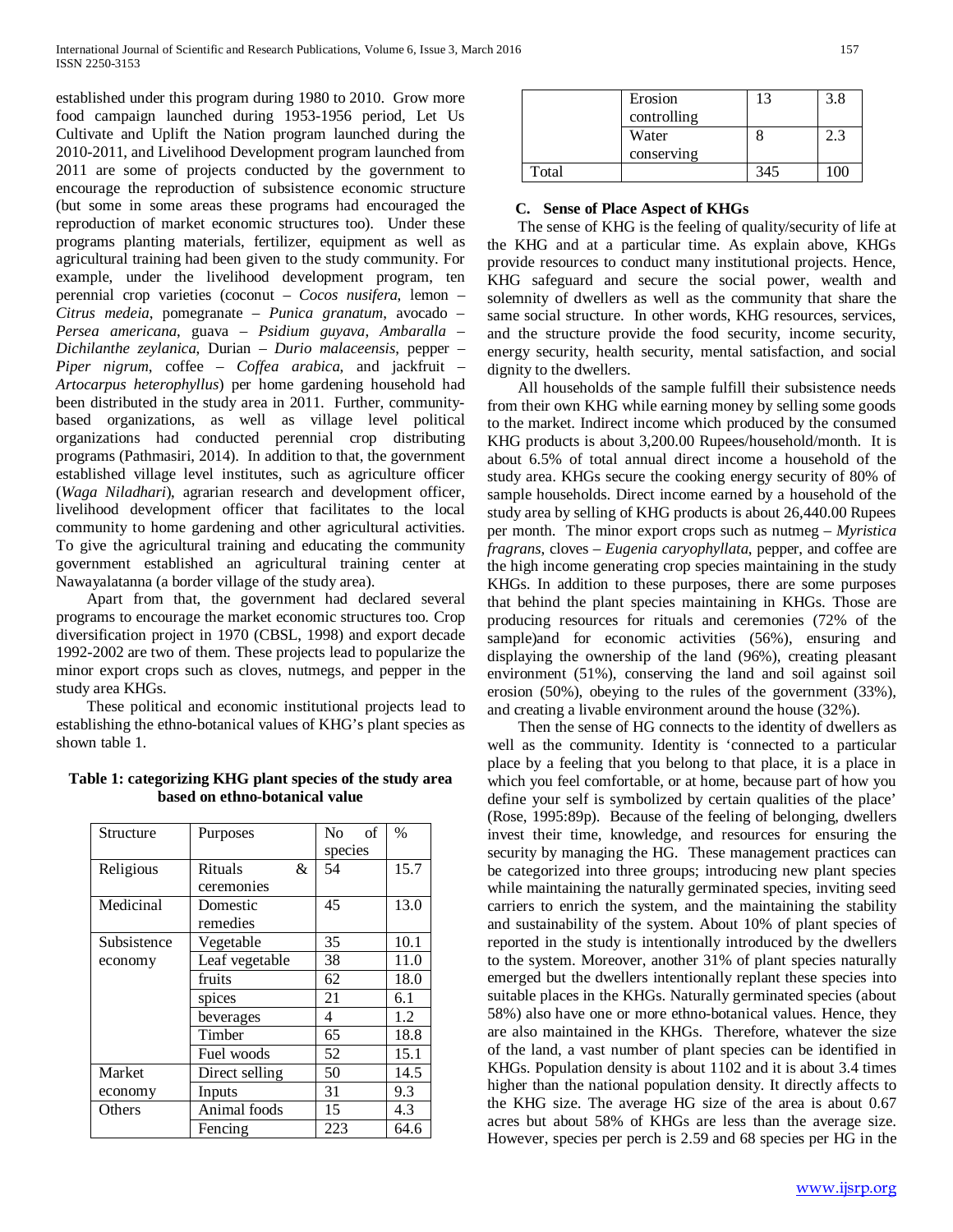study area. Further, 65% of reported plant species use to make live fences that demarcate and protect the interior zones from animal attack or unauthorized access. ¾ of plant species of live fences are naturally emerged. Although the layered structure is slightly distorted once (75% of the sample) or twice (16% of the sample) per year by lopping the tops of perennials, dwellers try to maintain the layered structure of the system. About 37% of KHGs consist of surface litter layer that protects and enrich the soil of the system.

## **D. The contribution of Place process to the biodiversity of KHGs**

 The place process indicates that as a cause of place process and a result of place process, 345 plant species are conserved in KHGs of the study area. These plant species belonging to 88 plant families. Most commonly reported plant species belongs to *Febaceae* (8% species), *Moraceae* (4% species), *Apocynaceae* (4% species), *Rutaceae* (4% species), *Euphorbitaceae* (3% species). In addition to that, 47% plant species have been evalueated under IUCN Red List 2012 (MOE, 2012). Out of them, stachyphrynium zeylanicum species has been categorized as Critically Endangered Possibly Extinct species. *Ziziphus lucida, Alocasia fornicate, Typhonium flagelliforme, Iphomoea staphylina* were reported as critically endangered species. Six species, namely *Loxococcus rupicola, Girardinia diversifolia, Basella alba, Areca concinna, Plectranthus zatarhendi*, and *Klugia notoniana were* reported as endangered species. Fifteen species, *Broussonetia zeylanica*, *Spondia pinnata, Dichilanthe zeylanica*, *Saraca asoca*, *Ochrosia oppositifolia*, *Antidesma thwaitesianum*, *Canarium zeylanicum*, *Oncosperma fasciculatum*, *Chonemorpha fragrans*, *Cinnamomum zeylanicum*, *Cycas nathorstii*, *Rhipsalis baccifera, Phyllanthus emblica*, *Ixora calycina* and *Crinum zeylanicum* were reported as vulnerable species. Forteen species (*Syzygium alubo*, *Strychnos wallichiana*, *Gmelina arborea*, *Carallia brachiata*, *Monochoria hastaefolia*, *Chukrasia tabularis*, *Petchia ceylanica*, *Erythrina fusca*, *Sapindus trifoliate*, *Chrysephyllum rexburghii*, *Madhuca longifolia*, *Vitex altissima*, *Cynometra zeylanica* and *Syzygium amphoraecarpus* were reported as near threatened species. there are 116 species which classified as least concerned species under IUCN Red list.

#### IV. CONCLUSION

 It is clear that any plant species selected by the natural selection can survive in the manmade ecosystems such as KHGs if the species is a part of the place process of the study area. Hence, conservators should pay attention to maintaining the socio-structural diversity to conserve biodiversity in manmade ecosystems and to do such an effort, manmade ecosystems have to be studied based on place theory approach.

#### **REFERENCES**

- [1] Agnew, J. A., 1987. Place and Politics: The Geographical Mediation of State and Society. Mass (USA): Allan and Unwin, Inc.
- [2] Ariyadasa, K. P., 2002. Assesment of Tree Resource in the Homegardens of Sri Lanka. Bangkok: FAO.
- [3] CBSL, 1998. Economic Development of Independant Sri Lanka. Colombo: Central Bank of Sri Lanka (CBSL).
- [4] Dahanayake, K. & Ranasinghe, A. P., 1985. Geology and mineralogy of gemming terrains of Sri Lanka, Bull. Geol. Soc. Finland 57, Part 1—2, 139—149.
- [5] DCS, 2002. Agriculture Census, Department of Census and Statistics, Sri Lanka.
- [6] Fernandes, E. C. M., & Nair, P. K. R., 1986. An Evaluation of the Structure and Function of Tropical Homegardens (Working Paper No 38). http://www.worldagroforestry.org/downloads/publications/PDFs/69\_Worki ng\_paper\_no\_38.pdf.
- [7] Giddens, A., 1984. The Constitution of Society. Oxford: Polity Press.
- [8] \_\_\_\_\_\_\_\_, 2000. The Constitution of Society: Outline of the Teory of Structuration.. http://uregina.ca/~gingrich/f300.htm.
- [9] Hoogerbrugge, I. & Fresco, L.O., 1993. Homegarden Systems: Agricultural Characteristics and Challenges. International Institute for Environment and Development, Gatekeeper Series No. 39.
- [10] Jacob, V. J. & Alles, W.S., 1987. "The Kandyan Gardens of Sri Lanka." Agroforestry Systems, 123-137.
- [11] Johnston, R.J., 1987. Geography and Geographers: Anglo American Human Geography since 1945. Maryland: Edward Arnold.
- [12] Kariyawasam, A.G. S., 1995. Buddhist Ceremonies and Rituals of Sri Lanka. Kandy: Buddhist Publication Society.
- [13] Lawrie, A. C., 1898. A Gazetter of the Central Province of Ceylon. J. A. Skeen, Government Printer.
- [14] McConell, D. J. & Dharmapala, K. A. E., 1973. The Economics Structure of Kandyan Forest Gardens Farms. Sri Lanka: UNDP/SF/FAO Diversification Project.
- [15] McNeely, J. A. 1995. How Traditional Agro-Ecosystem Can Contribute to Conserving Biodiversity, In Conserving Biodiversity Outside Protected Area: The Role of Traditional Agro-ecosystems, edited by P. Halladay and D. A., Gilmour, 20-40. IUCN.
- [16] Mitchell, R. & Hanstad, T., 2004. Small Home Garden Plots and Sustainable Livelihood for the Poor, RDI (USA). http://www.fao.org/docrep/007/j2545e/j2545e00.htm.
- [17] MoE, 2012. The National Red List 2012 of Sri Lanka; Conservation Status of the Fauna and Flora. Ministry of Environment, Colombo, Sri Lanka http://www.scribd.com/doc/117262646/The-National-Red-List-2012-Sri-Lanka
- [18] MoFE, 1999. Biodiversity Conservation in Sri Lanka: A Framework for Action. Miinistry of Forestry and Environment (MoFE). http://www.cbd.int/doc/world/lk/lk-nbsap-01-en.pdf.
- [19] Pathmasiri, E.H.G.C., 2014. The role of Kandyan Home Gardens in conserving biodiversity, Master of Philosophy thesis, (Unpublished), University of Peradeniya, Sri Lanka.
- [20] Pushpakumara, D. K. N. G., Marambe, B., Silva, G. L. L. P., Weerahewa, J., Punyaward ena, B. V. R., 2012. A review of research on homegardens in Sri Lanka: the status, importance and future perspective, In: Tropical Agriculturist, Vol 160, www.researchgate.net/...A\_review\_of\_research\_on\_homegardens\_in\_Sri...
- [21] Rose, G., 1995. Place and Identity: A sense of Place. In: Place in the World? : Place, Cultures and Globalization, edited by D. Massay and P. Jess. London: Oxford University.
- [22] Sanderatne, N., 2000. Economic Growth and Social Transformations: Five Lectures on Sri Lanka. Colombo: Tamarind Publications.
- [23] Soemarwoto, O., Soemarwoto, I., Karyono, 1985. The Javanese Home Garden as an Integrated Agro-Ecosystem. 7(3) Food and Nutrition Bulletin.
- [24] Wickramasinghe, A., 1995. Do Mome-gardens Very in Spatial Arrangements. Vol. 32, in Sri Lanka Jurnal of Agricultural Sciences, edited by H. P. M. Gunasena, 89-113. University of Peradeniya: National Agricultural Society of Sri Lanka.

# AUTHORS

**First Author – E**.H.G.C. Pathmasiri, Department of Geography (Ph.D. student), Sangmyung University, South Korea, [cpathmasiri@yahoo.com](mailto:cpathmasiri@yahoo.com)

**Second Author** – T.W.M.T.W. Bandara, Senior Lecturer Geography, Deputy Director/ Examination Centre for Distance &